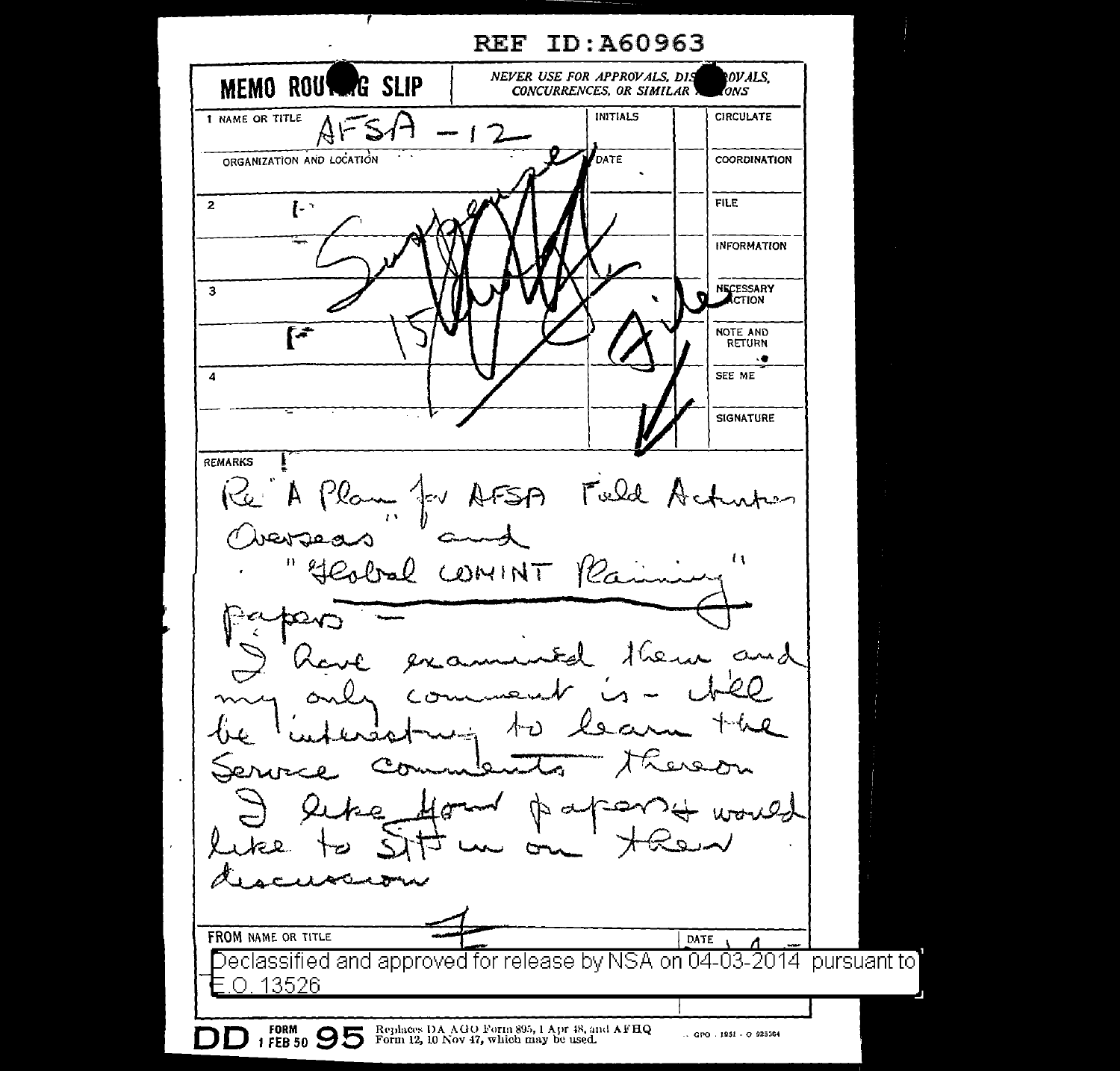filobal COMINT Planning

Captain Denger Colonel Letherington Caotain Dyer Mr. Friedman

 $\overline{u}$ 

Lt. Colonel Norton

**REF ID:A60963** 

SECRE

**虧 July 1951** Mr. Griffin/471/1ev (主) 法法律

LE RESERVE DE LA SANTA LA MARIA DE LA MARIA DE LA MARIA DE LA MARIA DE LA MARIA DE LA MARIA DE LA MARIA DE LA MARIA DE LA MARIA DE LA MARIA DE LA MARIA DE LA MARIA DE LA MARIA DE LA MARIA DE LA MARIA DE LA MARIA DE LA MARI

 $EQ_33(h)(2)$ PL 86-36/50 USC 3605

1. Your comments are requested on the attached papers which the undersigned proposes to present to the Morking Group of the AFSAC Ad Hoe Committee on Global COMUNT Flanning.

2. It is proposed that these papers will form a tab to the report of the Warking Group. Copies of other tabs to the report are not available at this time. and wartime Essentially they present plans for They vill include:

a. A study of the advantages and disadvantages inherent in

b. A plan for U.S. Global COMINT structure in wartime based on existing structure.

> collaboration in wartims, based on existing structure. c. A plan for

4. Recorrendations regarding in wartime, hased on existing structure.

e. Flans and recommendations as in b, c, and d above, including  $(1)$  currently suthorized expansion,  $(2)$  planned warting mobilization expansion.

3. The papers attached hereto are "additions" in the sense that AFBA overseas installations have not been included in the tabs mentioned in paragraph 2 showe. These papers are based essentially on the plan contained in Enclosure "C" to the draft study on AFSA Overseas installations which has previously been cirgulated within AFRA. Appendix 4 to the stached Tab B, Fart I, is a chart now in preparation.

4. It is anticipated that revised versions of the attached papers will be subsitted to the Marking Group about 1 August. Your comments and suggestions would therefore be appreciated by 30 July.

ussell. I  $\overline{\mathscr{L}}$ 

RUSSELL X. BORTON Lt. Colonel, Signal Corps Acting Chief. Flans, Organization, and Policy Division

 $k$ nclosures - 2 1. Draft Tab #, Fart 1 2. Draft Tab E, Part II

TOP SECRET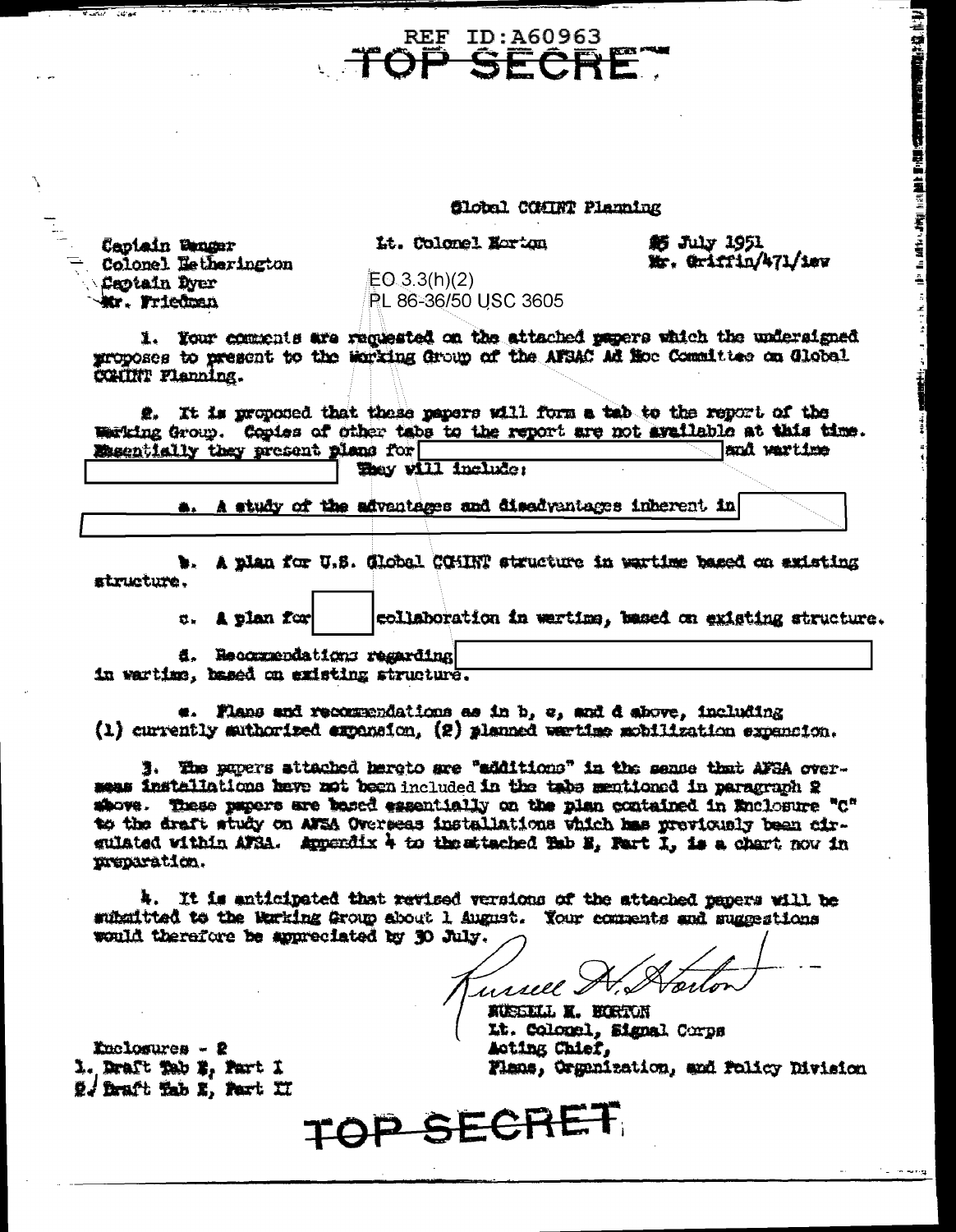$\frac{10:860963}{10}$ 

TAB E PART I

DRAFT AFSA-12/r11 23 July 1951

A PLAN FOR U.S. GIOBAL COMINT STRUCTURE IN WARTIME. BASED ON ADDITION CONSIDERED TO BE TO U.S. ADVANTAGE

**PURPOSE** 

 $\mathbf{r}$ To describe an adequate wartime U.S. COMINT structure. **SCOPE** 

This structure includes the COMINT organizations of the Armed  $2<sub>o</sub>$ Forces.

**RESPONSIBILITIES** 

3. The Segretary of Defense and the Joint Chiefs of Staff have assigned COMINT responsibilities as follows:

- a. The Aray, Navy, and Air Force are responsible for:
	- (1) Providing fixed intercept installations as authorized by the Joint Chiefs of Staff. Such installations are manned and administered by the Service providing them. but are operationally directed by AFSA.
	- (2) Providing mobile intercent facilities required by their respective Services. Such installations are manned, administered, and operationally controlled by the individual Service, but may be used to perform special missions for AFSA as requested by the Director thereof.
	- (3) Processing as needed for intercept control and for combat intelligence. Exploitation by each Service epplies only to material of operational interest to that Service, and should not entail undesirable duplication of AFSA process- $\ln g$

SECRET

PRNC-NCSW-346

<u>Anclosure</u>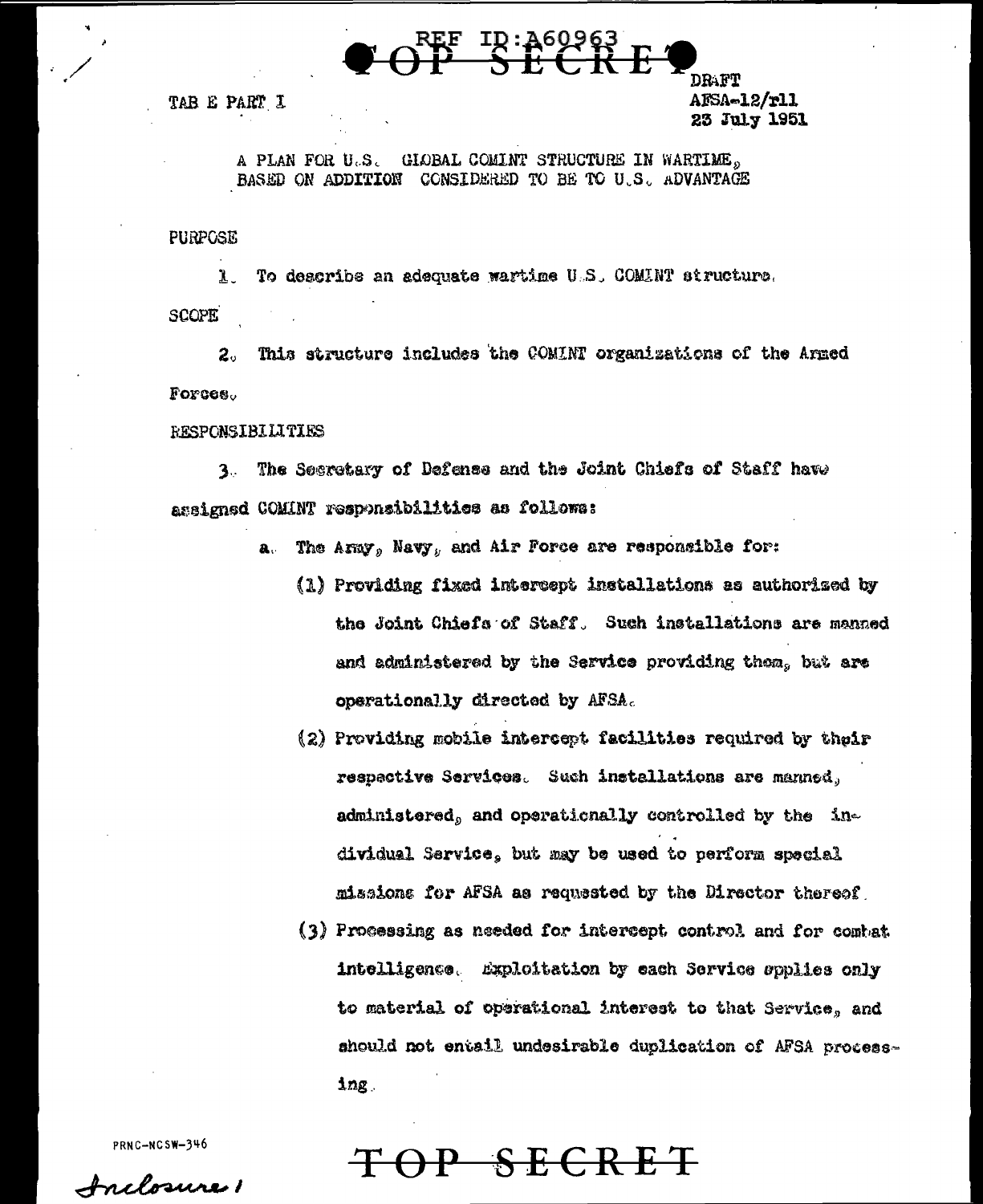.<br>July 1951 (L) Research and development as required for authorized intercept and processing.

**BEE ID: 460963**<br>**OP SECRE** 

b. AFSA is responsible for all other COMINT activities in the Department of Defense. Some of these activities are listed in the Appendix to JCS 2010 and the Enclosures to JCS 2010/6. They include responsibility for formulating and, after approval, implementing plans. nolicies, and doctrine relating to COMINT for the Armed Forces, and performing such other functions as the Joint Chiefs of Staff may direct. including:

- (1) Operational direction of fixed intercept installation manned and administered by the Army, Navy, and Air Force.
- (2) Production of COMINT in accordance with approved plans and policies and conduct of all operations necessary to the production of such intelligence except those listed in subparagraph a sbove.
- (3) Coordination within the Department of Defense of individual Service cryptologic activities and those of AFSA.
- $(h)$  Provision of technical support to the Army, Navy, and Air Force in their conduct of COMINT activities.
- (5) Collaboration with foreign COMINT agencies in accordance with United States Communications Intelligence Board (USCIB) policies. and provision of the USCIB Coordinator and Executive Agent. together with such assisting personnel as may be required.

4. The activities utilized separately by AFSA and the Services to fulfill these responsibilities are shown in AFSAC:  $63/36$ , with explanatory flow charts and other data. The presentation includes all

TOP<sup>2</sup>SECRET

PRNC-NCSW-346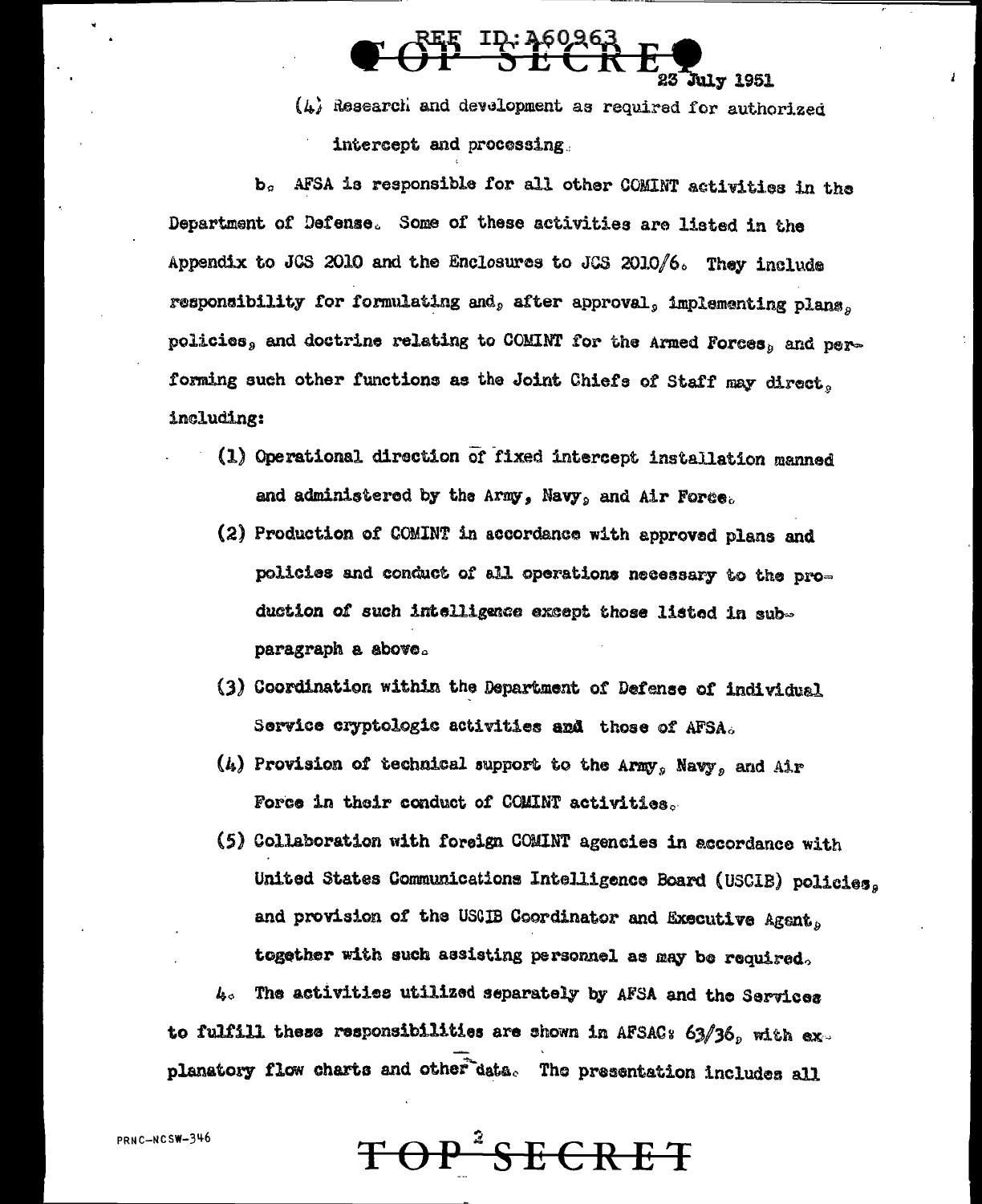# $\Theta$ <sup>REF</sup>  $F^{h860963}_{h}F^{4}$

### 23 July 1951

existing and currently authorized pre-mobilization activities, but only those planned wartime activities which are incorporated in approved mobilization plans.

**ASSUMPTIONS** 

5. That the U.S. wartime global COMINT structure will be based upon the activities described in AFSAC: 63/36.

6. That COMINT responsibilities in wartime will be as indicated in paragraphs 3a and 3b above.

7. That in wartime there will be continued agreement "in principle that there should be full integration of the overall communications intelligence effort to maintain maximum coverage, minimum duplication. and complete availability of end-products to the Services."<sup>1</sup> **DISCUSSION** 

 $8.$  The activities listed in AFSAC:  $63/36$  provide an adequate basis for development of a wartime global COMINT structure.

 $9.$  These activities are not adequate to permit fulfillment of all the resposibilities referred to in paragraphs 3a and 3b above. Details of these inadequacies are shown in Appendix 1.

10. AFSAC: 63/36 does not indicate adequate provision for integration of the COMINT effort mentioned in paragraph 3c above. Details of the requirements for integration and coordination are shown in Appendix 2.

An inter-Swice agreement stated prior to the formation of AFSA, as cited in a morandum by the Secretary of Defense (Enclosure to  $JCS$  2010/11/

 $\overline{\mathbb{C}\text{RET}}$ 

PRNC-NCSW-346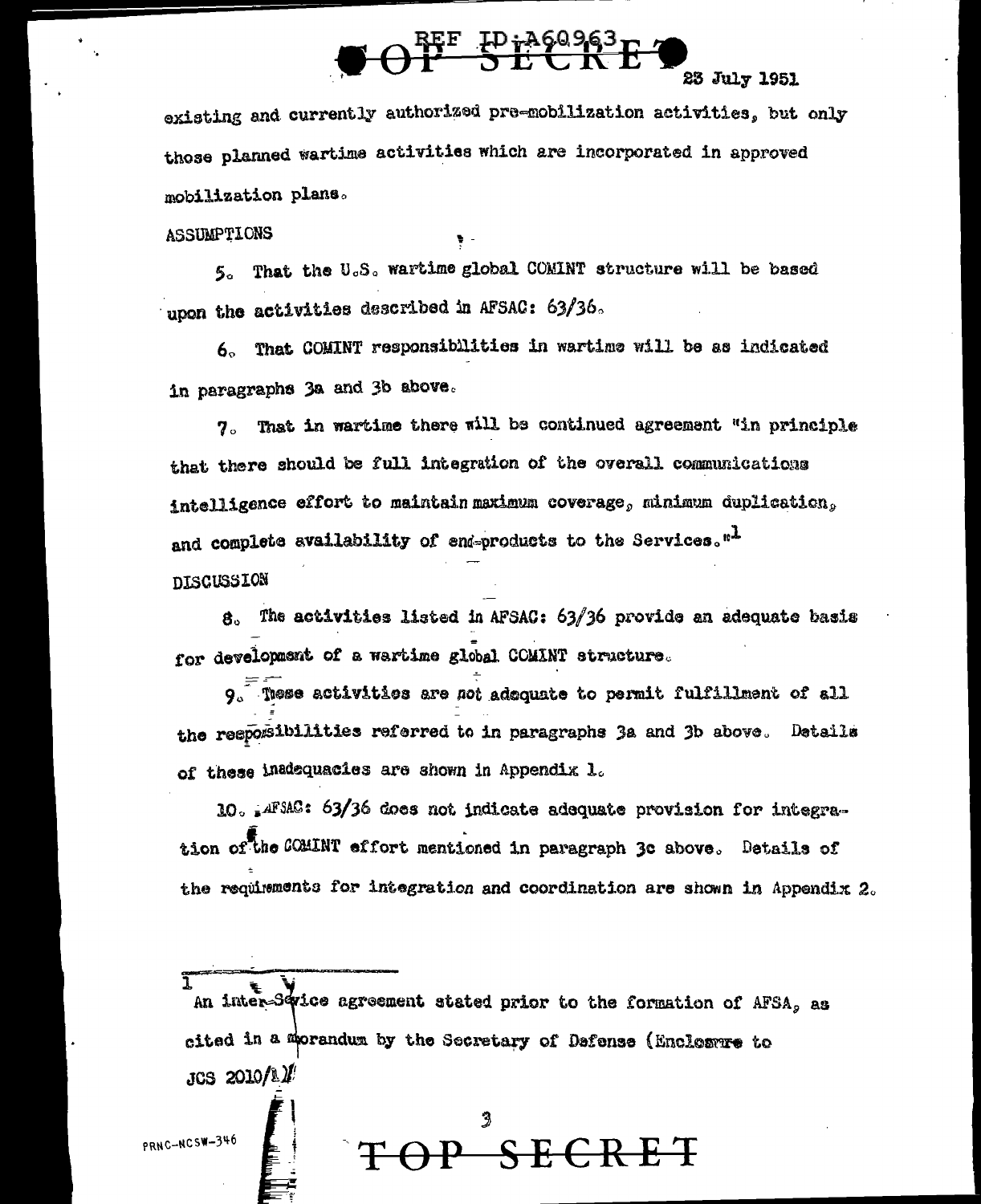

DRAFT AFSA-12/r11 23 July 1951

11. An adequate plan for the wartime U.S. global COMINT structure would include all of the activities listed in AFSAC 63/36, and would in addition include AFSA Field Activities in major areas of operations where more than one U.S. Service is engaged. The mission of AFSA Field Activities is outlined in Appendix 3.

12. Appendix 4 shows graphically the U.S. global COMINT structure envisioned.

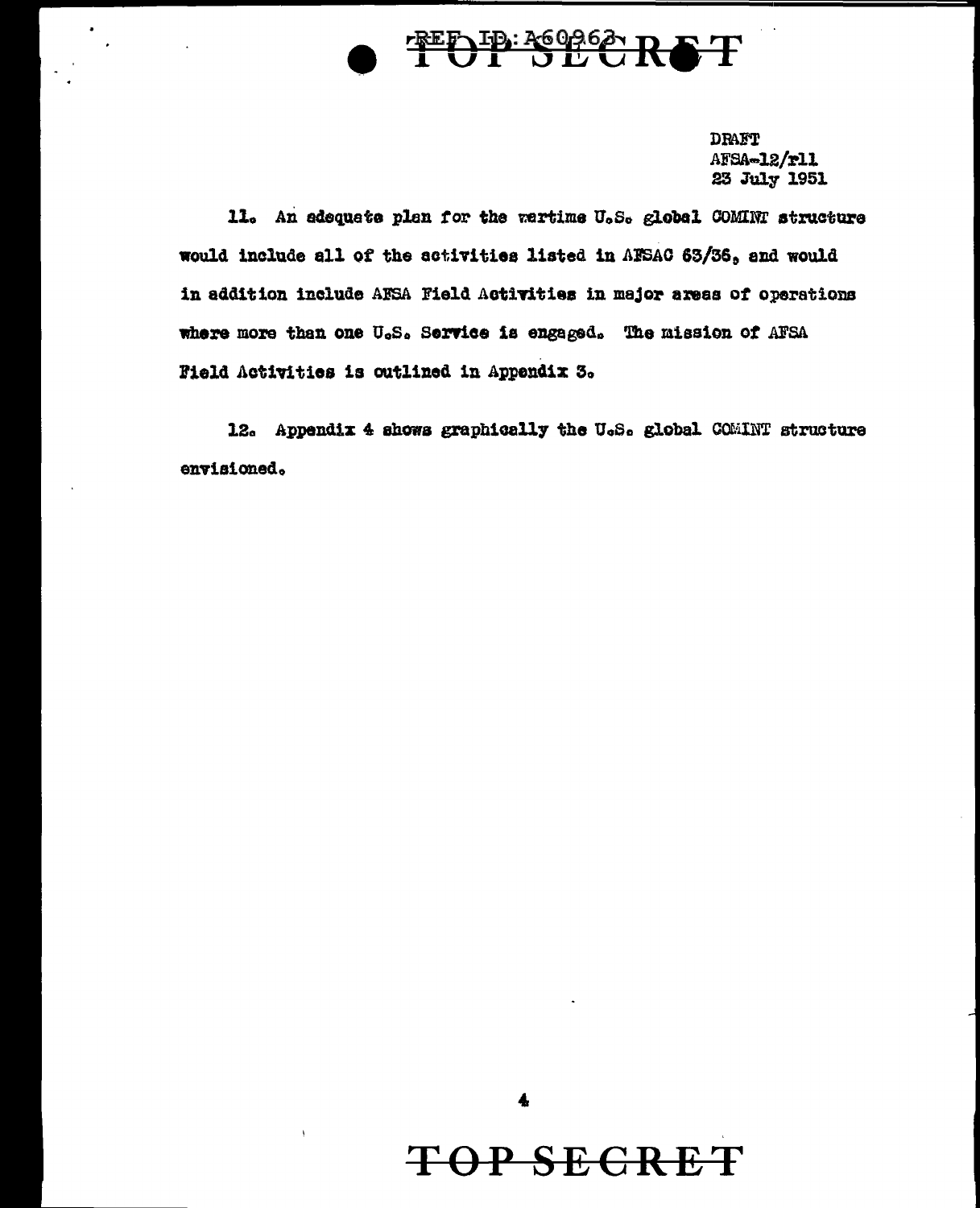

AFSA-12/rll 23 July 1951

### **APPENDIX I**

FULFILLMENT CF RESPONSIBILITIES

INADEQUACIES OF AFSAC: 63/36

1. The COMINT activities described in AFSAC: 63/36 are inadequate to permit fulfillment of assigned responsibilities. This inadequacy is occasioned by the failure to provide for AFSA activities outside the continental United States. Specific responsibilities which cannot be fulfilled are outlined below:

INTERCEPT AND PROCESSING RESPONSIBILITIES

2. Army, Navy, and Air Force intercept and processing responsibilities cannot be adequately fulfilled unless Service units have timely access to AFSA, which is their principal source of information regarding targets and of other types of technical support.

3. AFSA intercept and processing responsibilities cannot be adequately fulfilled if all AFSA units are too remote from their sources of traffic and pertinent collateral information.

TECHNICAL SUPPORT AND COORDINATING RESPONSIBILITIES

A. AFSA cannot fulfill its responsibility for providing technical support to the Services and for coordinating COMINT activities without on-the-spot participation and investigation and without shortened lines of communications.

CONDITIONING FACTS

5. These considerations are based upon two facts:

a. Basic COMINT researces consist of experience, technical and collateral information (current and historical), and special equipment. These resources, which formerly were distributed among the individual

> Appendix 1 TOP SEGRET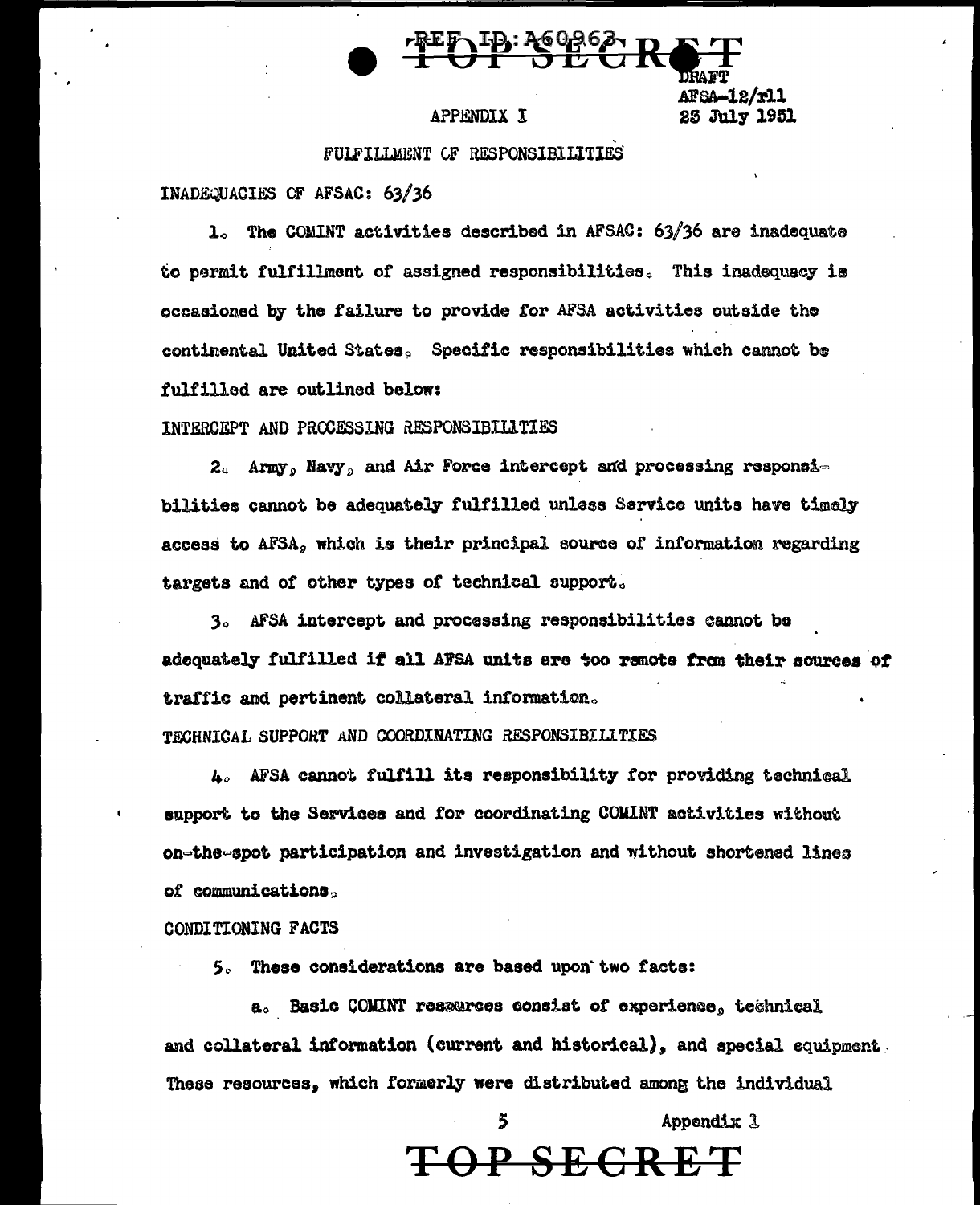

**DRAFT** AFSA-12/r11 23 July 1951

Services, now belong collectively to all the Services, are centralized in AFSA, and do not exist in appreciable quantities outside AFSA. An important wartime product of these resources is technical support to Service units processing combat COMINT. They must be used to maximum advantage to supply this technical support.

b. Adequate rapid communications will not be available in wartime to carry raw traffic to the continental U.S. in the quantities in which AFSA will require it.



## TOP SECRET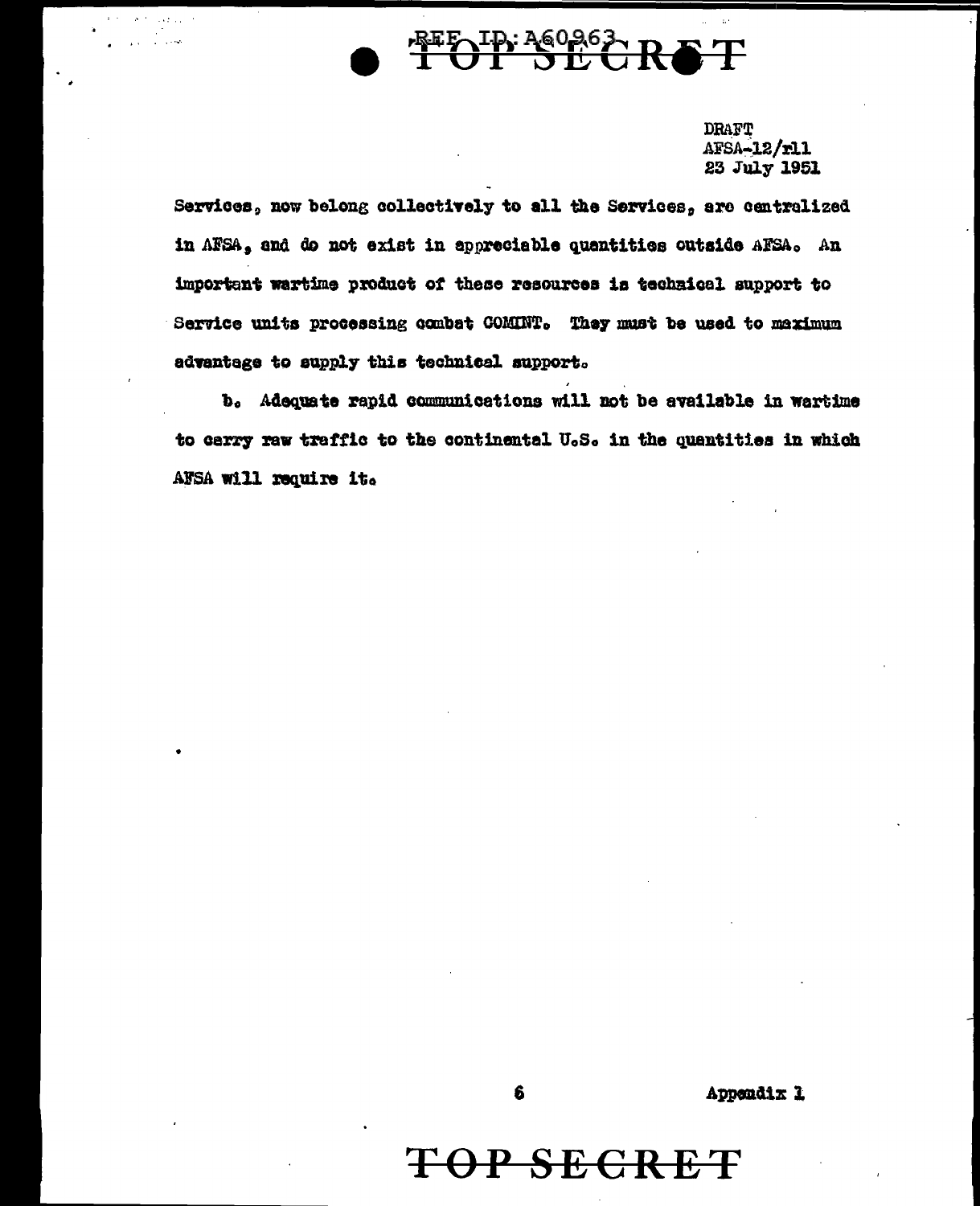## **FOID: A60863-RET**

### **APPENDIX 2**

DRAFT' AFSA-12/r11 23 July 1951

### INTEGRATION AND COORDINATION

INADED HACTES OF ATSAC: 63/36

1. The data presented in AFSAC 63/36 do not provide for wartime implementation of the agreed prizciple of integration "to maintain meximum coverage, minimum duplication, and complete availability of end-products to the Services."

CONDITIONING FACTS

2. This agreed principle is conditioned by the following facta:

Technically, COMINT is not effectively divisible along 8. Service, national, or geographical lines.

b. Service intelligence interests and control requirements are such that complete integration is not feasible.

c. For each specific problem, the best possible compromise must be found between technical demands for integration on the one hand and Service requirements on the other.

MAXIMIM COVERAGE AND MINIMUM DUFLICATION

3. Wartime integration, particularly under field conditions, is "Maximum severely limited by the fact cited in paragraph 2b above. Coverage" and "minimum duplication" are attained rather by coordination then by integration.

7

Appendix 2

### <del>TOP SECRET</del>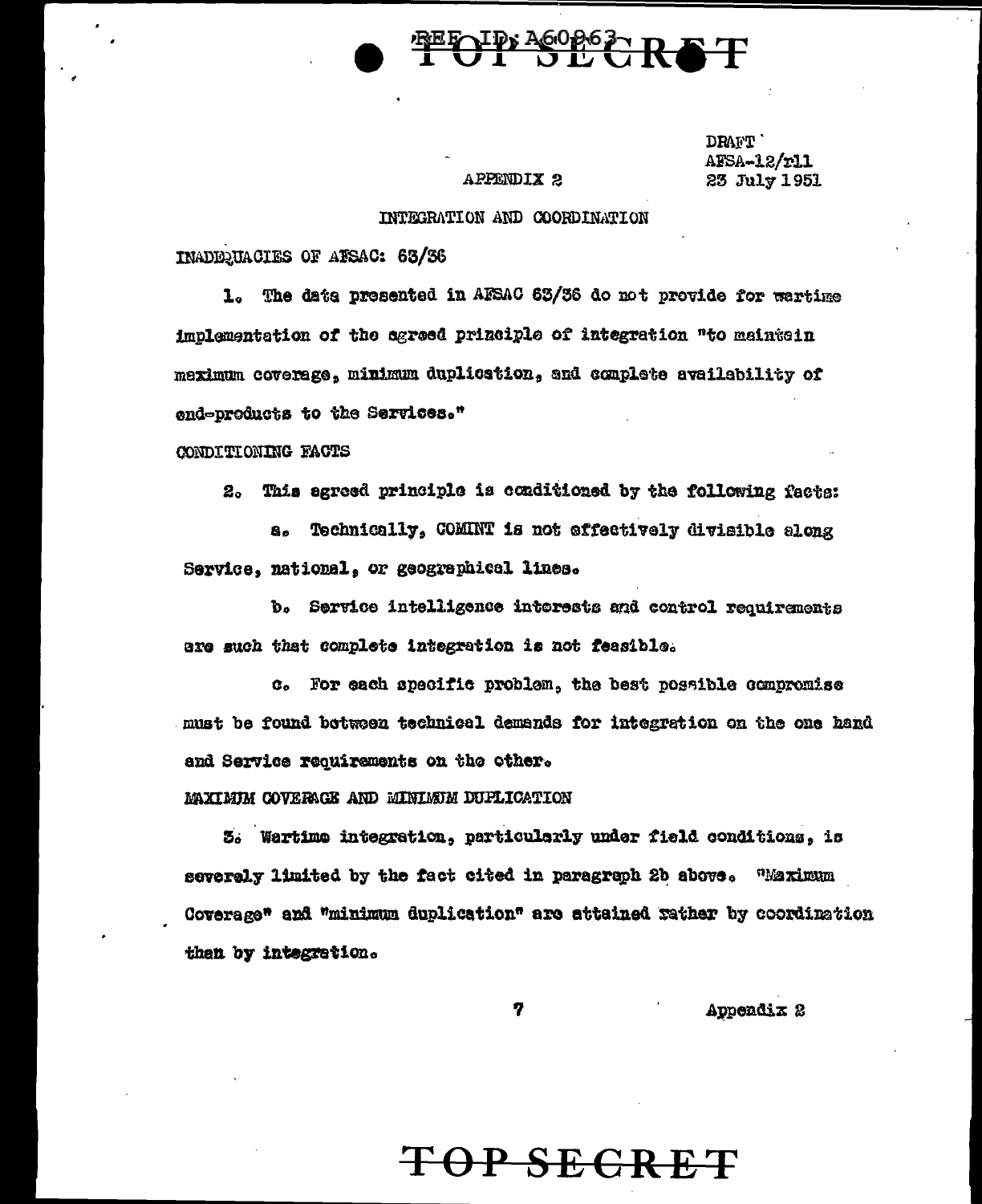

DRAFT AFSA-12/r11 23 July 1951

- $a_{\alpha}$ Coordination may take the following forms:
	- Sharing of intercept and D/F assignments 8.
	- $\mathbf{b}$ . Joint operation of D/F nots
	- Exchange of raw traffic  $G_{\alpha}$
	- d. Exchange of technical information
	- Exchange, loan, or pooling of personnel and specialized ை oquipment
	- f. Othor exchange, sharing, or pooling of effort as required by the local situation.

5. The degree of coordination governs the amount of coverage obtained and the ancunt of duplication eliminated.

6. AFSAC 63/36 lists isolated exchanges of traffic and information which have taken place, subject in each case to approval of higher Service authority, but does not show any further coordingtion or depict any structure for effecting overall coordination. An sdequate plan for a U.S. global COMINT structure must provide:

a. General agreement among the Services upon implementation of coordination.

In each major theater of operations where the forces of  $\mathbf{b}_\alpha$ more then one U.S. Service are engaged:

- (1) A single pool of information on the operations and targets of all COMINT units in that area;
- (2) Mahinery for insuring necessary collaboration on intercept and processing missions; exchange, loan, 8. Appendix 2

TOP SECRET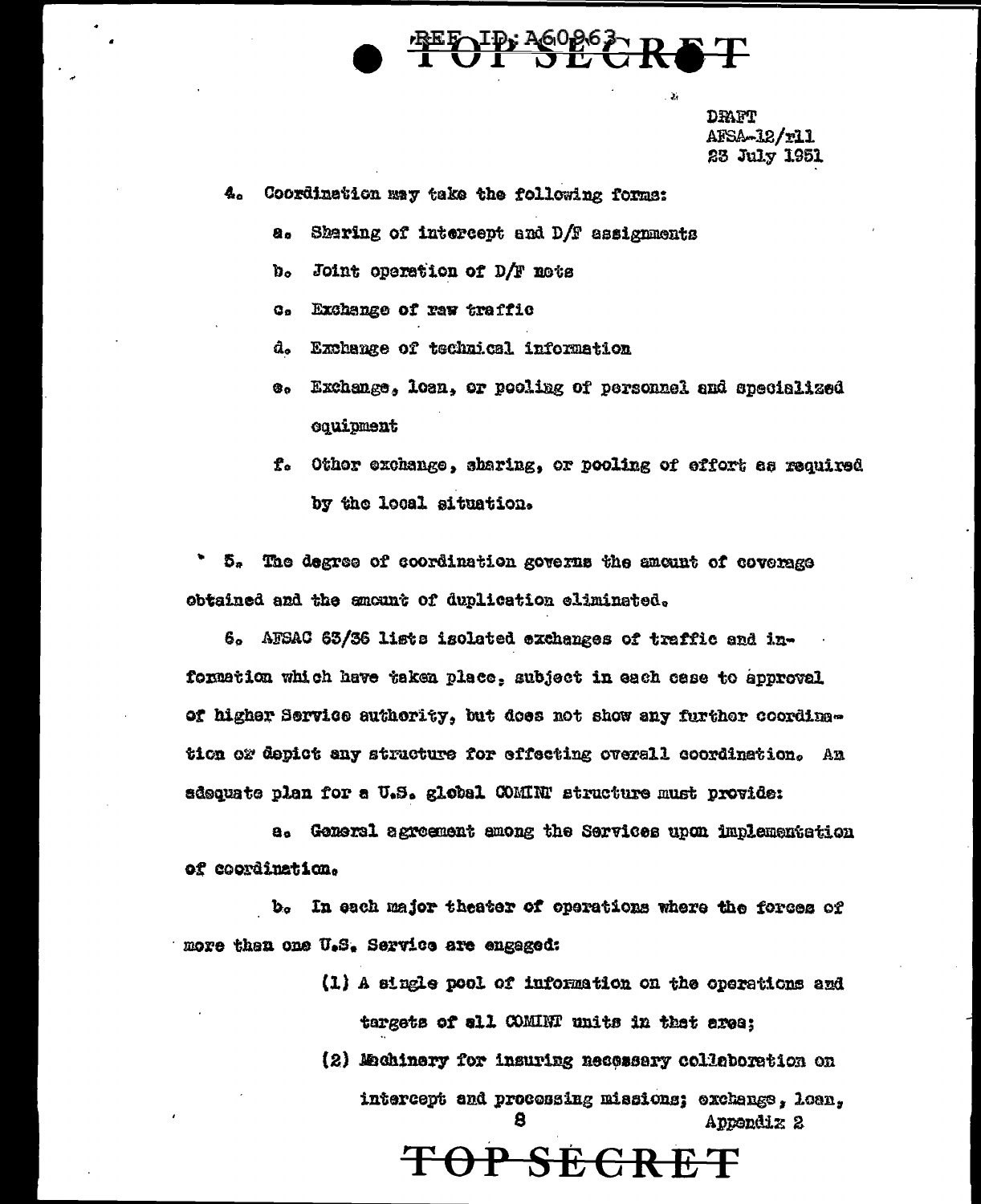

**DRAFT** AFSA~12/r11 23 July 1951

and pooling of talent, equipment, and information on missions of common interest: elimination of undesirable duplication; and all practicable comparison of end-product prior to release.

c. Direct communications among the major areas of operations. for the exchange of technical information and end-product.

7. AFSAC 63/36 suggests no machinery for insuring complete availability of the end-product as required to all the Services, nor for technical comparison of the end-products of the vericus units. No provision is made for joint COMINT support of U.S. Unified Commanders or of supreme international commenders. An adequate plan for a U.S. global COMINT structure must provide:

a. Maximum possible technical comparison and collaboration among all Services in preparation of the end-product.

b. Complete exchange of end-product at technical and intelligence levels.

c. Joint COMINT support of U.S. Unified Commanders and of Supreme Commanders at integrated headquarters.

8. AFSA is a complotely unified and integrated organization with components from all three Services.

Appendix 2

### <del>TOP SECRET</del>

9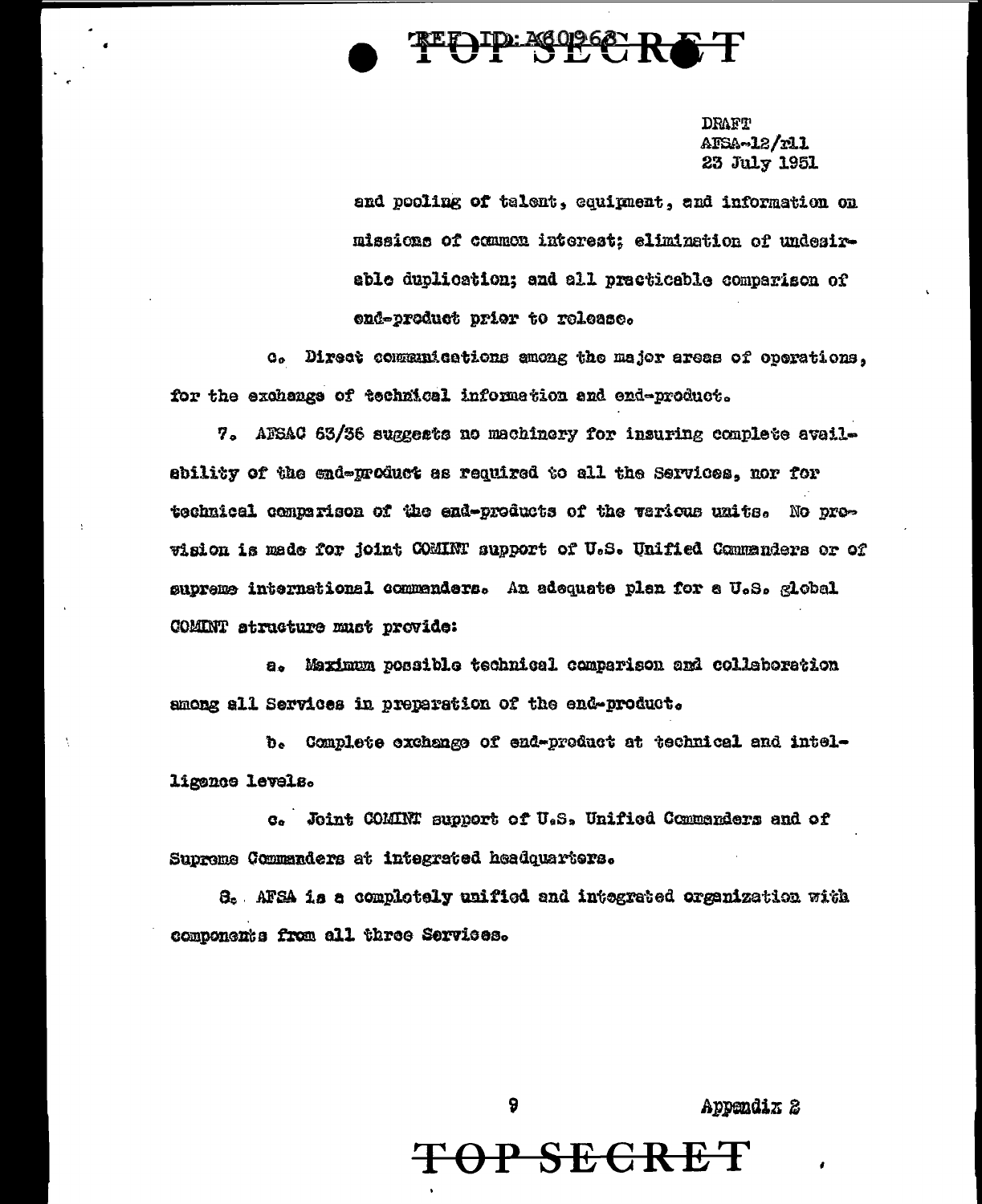## **TOPESTORET**

**DRAFT** AFSA-12/r11 23 July 1951

### **APPENDIX 3**

### AFSA FIELD ACTIVITIES

The mission of an AFSA Field Activity will be to:

1. Coordinate the operations of Service COMINT activities in the area; coordinate these activities with those of AFSA; and, coordinate these activities with the COMINT activities of any foreign power in the area with whom COMINT collaboration is authorized by the United States Communications Intelligence Board (USCIB) or the Joint Chiefs of Staff.

2. Provide technical support, including specialized training and personnel, to Service COMINT activities in the area.

3. Conduct field solution and exploitation, within its capabilities and as directed by the Director, AFSA, on material obtained from intercept in the area of its location, whenever it is determined by joint agreement that such solution and exploitation is beyond the capabilities of individual-Sorvice unite in the area and that such solution and exploitation can be most effectively and efficiently accomplished in the AFSA Field Activity.

4. Conduct cryptologic interrogation of prisoners of war or other foreign personnel, and conduct the integrated collection and examination of captured cryptologic documents and equipment, in the area.

5. Support any Unified Commander in the area as required by him, and provide COMINT information which it produces to authorized recipients in integrated, Unified, and individual Service commands in the area.

Appendix 3

### TOP SECRET

10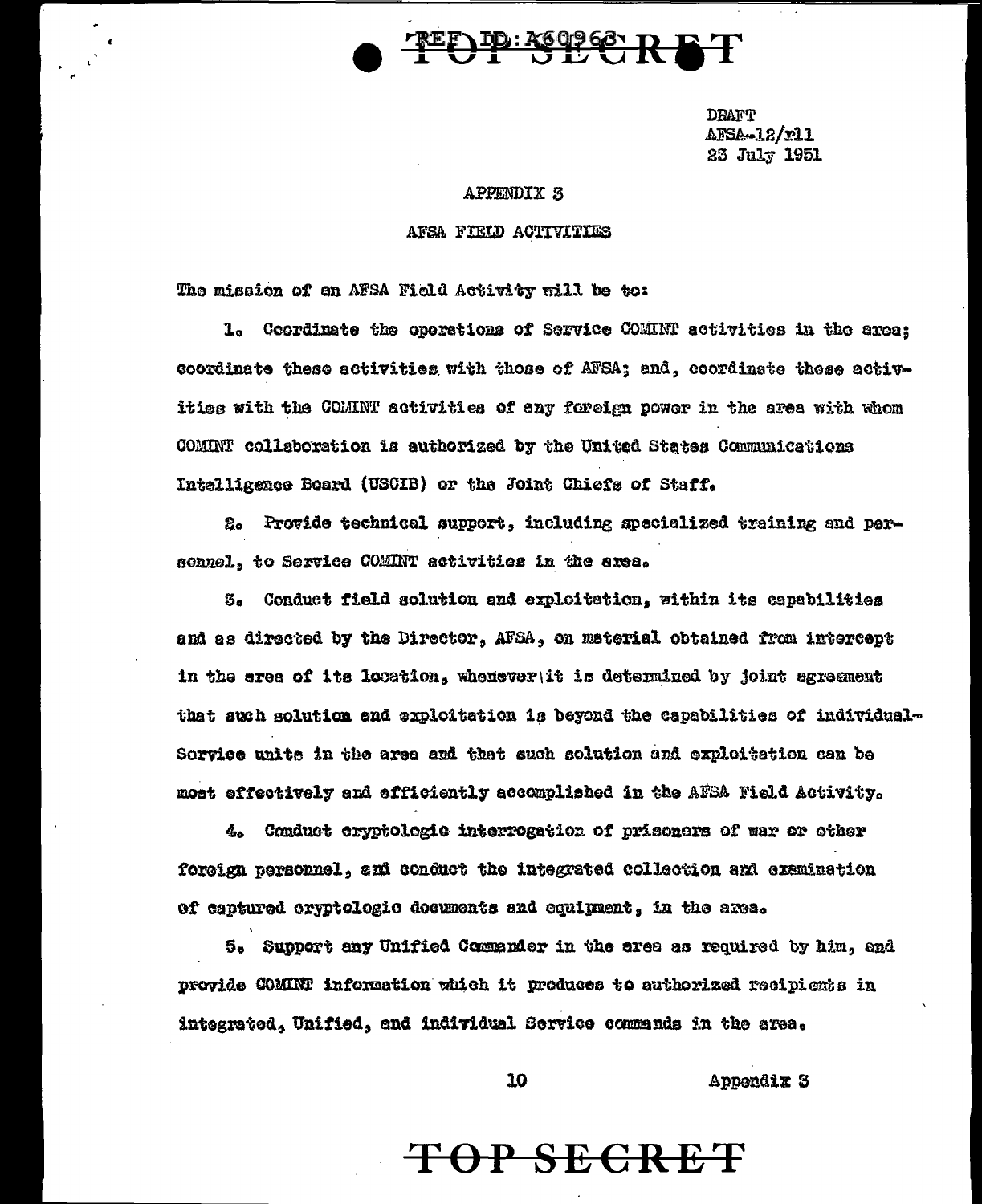TO<del>P SECRET</del>

TAB E PART 2

**PL 86-36/50 USC 3605**<br>PL 86-36/50 USC 3605 AFSA-12/r11 23 July 1951

A Global Plan for COMINT Collaboration in Wartime Based on Additions Considered to be to U.S. Advantage

 $EO 3.3(h)(2)$ 

1. Collaboration Implementation in the Field. In order to implement and coordinate collaboration in the field it is proposed that a USCIB Coordinator Field Representative (USCIB COFREP) be designated, subject to USCIB approval, within the area of, or within the forces attached to, each Unified and major Service commend, normally as follows (see Appendix 4 to TAB E, Part 1):

a. In areas where no AFSA Field Activity is operating:

### COMMAND

### **COFREP**

|  |  | Type 1 and 2 Command |  |  |  | G.O. of the ASA Unit (Senior)    |
|--|--|----------------------|--|--|--|----------------------------------|
|  |  | Type 3 and 4 Command |  |  |  | Senior OIC of the COMESUPACTS    |
|  |  | Type 5 and 6 Command |  |  |  | C.O. of the USAFSS Unit (Senior) |

b. In all other areas:

### COMMAND

All Types of Commands

#### COFREP

Officer-in-Charge, AFSA Field Activity.

P SECRET

2. Authority and Responsibility of the USCIB COFREP. USCIB will delegate authority and responsibility to the COFREPs as follows:

a. To coordinate, arrange, and authorize, within the limits to be prescribed in an agreement between and USCIB, such collaboration between the U.S. military COMINT activities supporting the forces of the Unified or major Service command concerned and the appropriate COMINT activities.

Indoney 2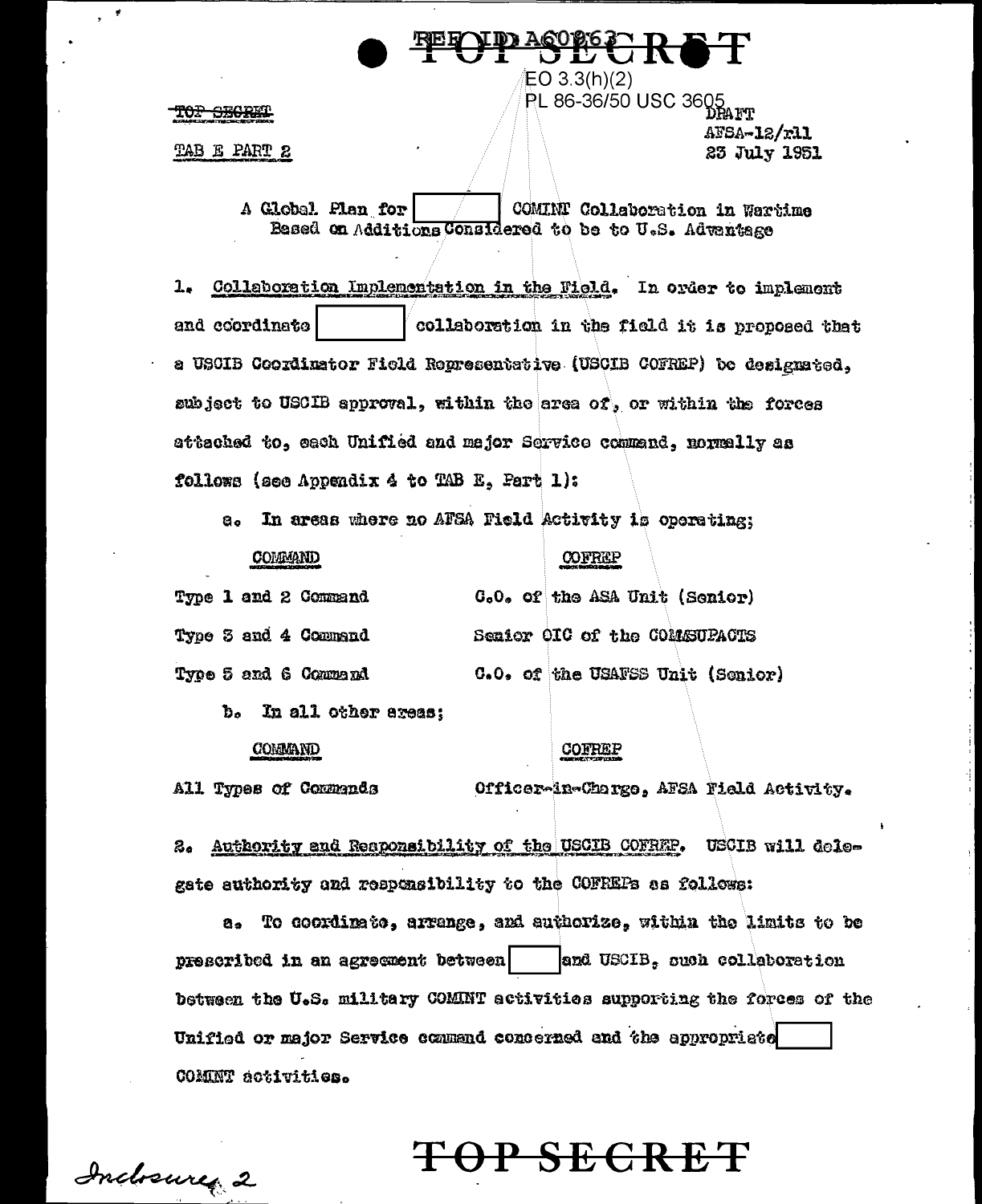

#### TOP EEGREE

 $EO 3.3(h)(2)$ PL 86-36/50 USC 3605

**DRAFT** AFSA-12/r11 23 July 1951

To terminate such collaboration when mutually desired, but  $\mathbf{b}$ only with the concurrence of the heads of cryptologic agencies concerned or when directed by USCIB.

c. To report to the USCIB Coordinator the initiation of all collaboration so arranged and authorized, and termination thereof.

d. To coordinate arrangements for the entry and visit of COMINT representatives into the erea of the command, subject to the approval of the USCIB Coordinator and the commender; or for the visit of U.S. COMINT representatives to  $\vert$  COMINT Units where applicable. Note 1. It is recognized that collaboration between an U.S. Service COMINT Unit and a COMINT unit of a different Service  $(e_1e_2, U_2e_2, Navy \sim \Box$  will be desirable under certain circumstances and will be authorized when mutually desired. Inter-theater U.S.collaboration may be desirable. es-Note 2. pecially as regards the exchange of selected raw traffic. The USCIB COFREPS of the theaters concerned may coordinate end arrange such inter-theater collaboration; the COFREP initiating the arrangements reporting to USCIB Coordinator.

USCIB COFREP Limits of Action. The USCIB COFREP shall be limited З. in his action, except with explicit prior approval by USCIB in each instance, to arranging and authorizing collaboration betwoon U.S. and COMINT units as set forth below:

2

### <del>P SECRE</del>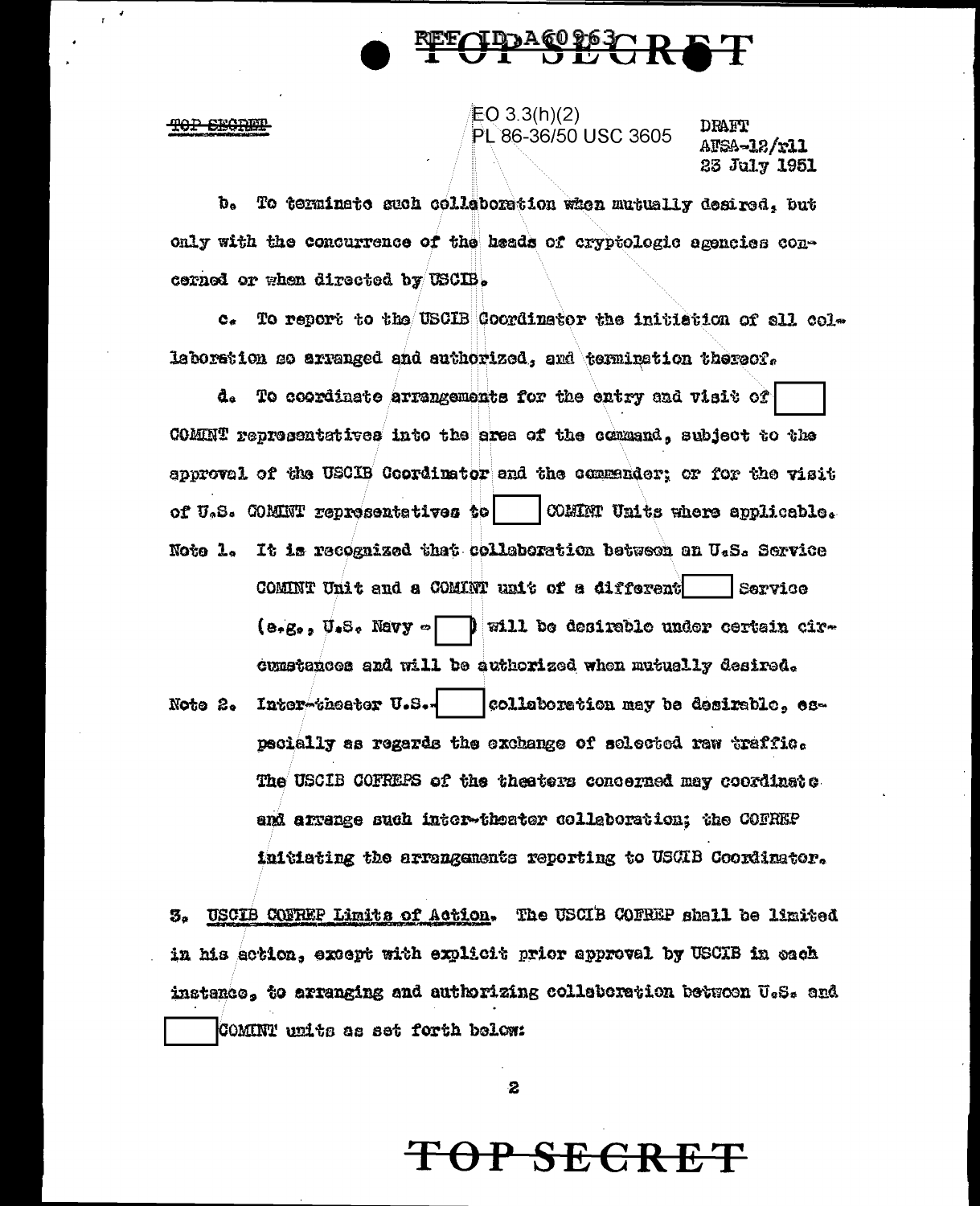**UT SECR** 

a. While it is not intended that each instance of assistance be necessarily reciprocated in kind, it shall be a guiding principle that some benefit be reasonably oxpected to accrue to the giving nation.

b. All exchanges of COMINT results and technical information shall be consistent with existing intelligence dissemination policies. and confined to those levels of information to which the COMINP units concerned are otherwise restricted. Where exchanges are to be carried on between units limited to different levels, the exchange will be limited to the lower level. No exchanges will be initiated without prior approval of the USCIB Coordinator in each instance if they adversely affect exchanges with activities cutside the area over which the USCIB COFREP has jurisdiction. Subject to the above, exchange is authorized as follows:

 $(1)$  D/F bearings and fixes

 $\mathcal{E}^{\mathcal{E}}(\mathcal{B}^{\mathcal{E}})$  .

(2) Technical information

(3) Decrypts, traffic enelysis reports and other COMINT results.

Exchange of raw traffic, not otherwise restricted, in support of  $\mathbf{c}$ . processing for intercept control or for production of combat intelligence. is authorized.

 $d_*$  Interworking of D/F nets is authorized.

Interchange of interespt coverage control of facilities avail- $\mathbf{a}$ able in excess of own current requirements is authorized.

<del>SECR</del>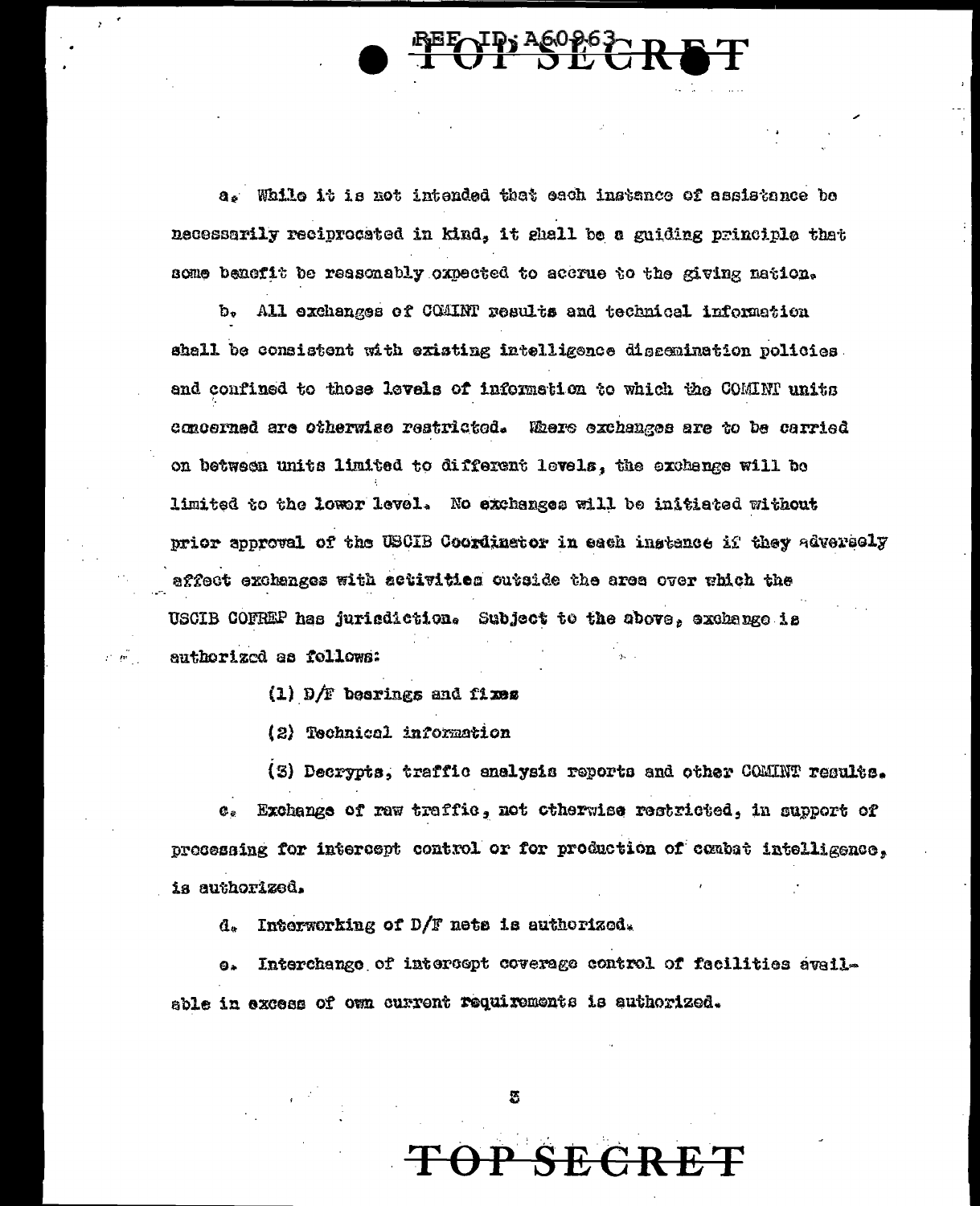**TOP SECTION** 

 $\lambda$ 

Sharing of intercept and processing assignments is enthorized.  $\mathbf{f}$ . Exchange of planning information relating to future COMINT టిం operations and capabilities is suthorized.

<u>ID, A6096</u>

EO 3.3(h)(2)

**PL 86-36/50 USC 3605** 

AFSA-12/r11

23 July 1951

h. Provision of COMINT results to SSOs or equivalent of opposite nationality, in componence with existing dissemination policies is authorizad.

i. Sarvice Standardization agreements concluded in consenance with Agreement(a) shall govern.

f. Exchange of parsonnel for lisison or truizing will be carried ca botween COMINT Units as mutually desired. Such exchange will be limited to personael sotually attached to the units concerned. earse to the establishment of specific except where USCIB and I lisison billots.

k. Collateral information shall be erchanged or furnished to opposite parties only in accardance with the current  $\backslash$ Agreement. Access to information by exchanged persensel mell be restricted accordingly.

1. The security provisions of the current Agreement shell govern in all collaboration suthorized.

Collaboration botween U.S. Neval Communication Supplementary m. detachments, will be Detachments aflost and equivalent limited to the exchange of parsonnel for training purposes. 4. Collaboration between Service COMUNT Units end  $001$ laboration between any Service COMINT activity in the field and

4

### OP SECRET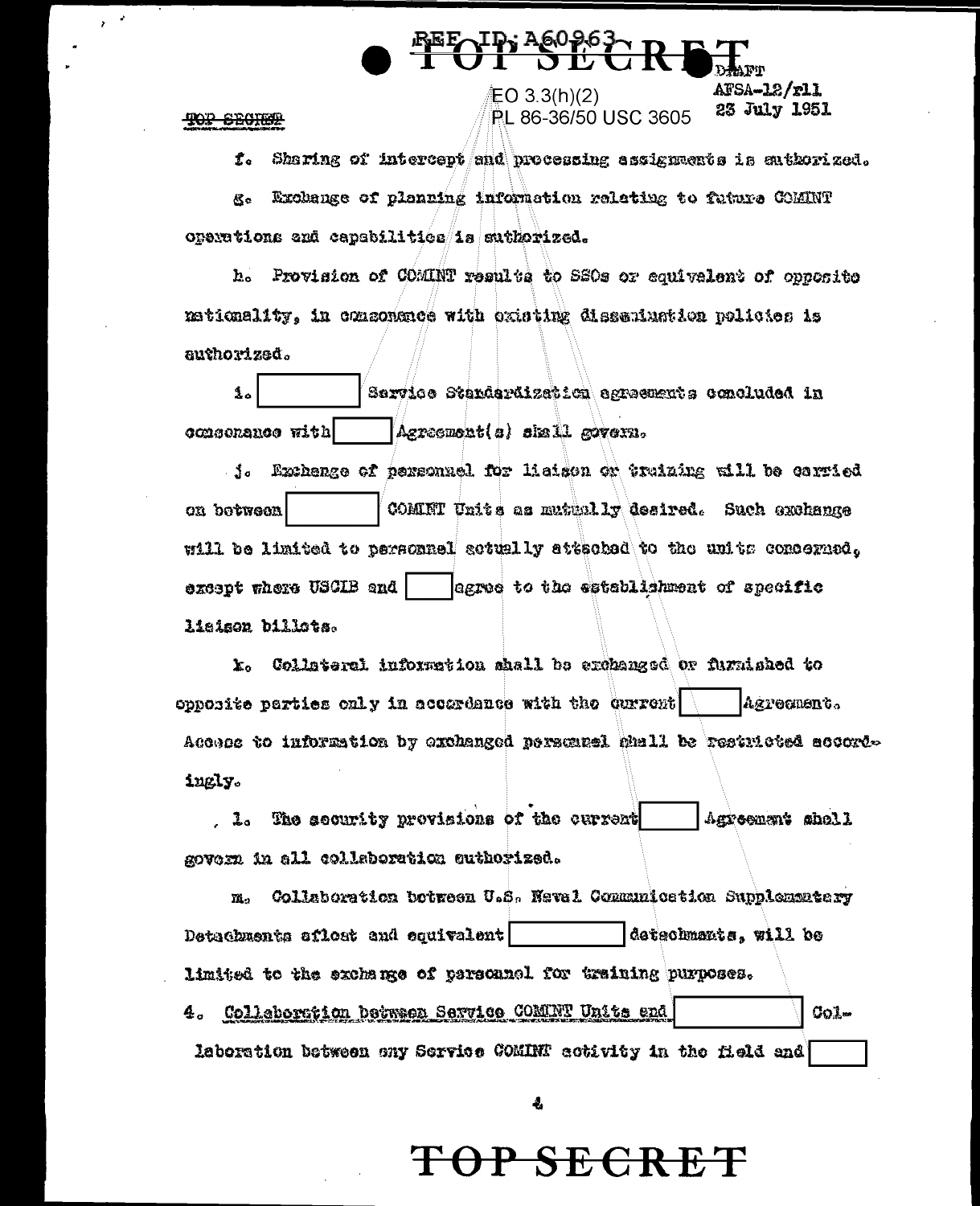**上〇** 3.3(h)(2) PL 86-36/50 USC 3605

### TOP SECRET

 $\mathcal{A}$  $\mathbf{r}$ 

> **DRAFT** AFSA-12/r11 23 July 1951

may be arranged by the Chiaf of the cryptologic egency of the appropriate Service through USCIB channels.

S. Communications for Field Collaboration. Within capabilities of the Services concerned, electrical communications may be established as necessary to further the collaboration in the field. Gryptosystems for combined use will be provided as appropriate. Existing or special courier or meil channels should be utilized where practicable.

and Sarvice Cryptologic Headquarters Collaboration at AFSA, 6. COMINT collaboration at the AFSA, Level. U.S. and Service eryptologic beadquarters level is suthorized and the method of implementation Agreement. The provisions of the present delinsated by the present! Agroement for collaboration at this level are considered satisfactory. 7. Collaboration with The provisions for collabors. tion set forth in this plan do not apply to the cryptologic activities of the several except as expressly provided for electhere Agreement. It is contemplated that a separate similar by the agreement will be concluded with and that cases involving the other will be considered by USCIB when the need for colleboration arises.

| Note.      | $ $ Agreement, Appendix J (1948), refers to the $\lceil$ |                                   |                                                |
|------------|----------------------------------------------------------|-----------------------------------|------------------------------------------------|
|            |                                                          | the agreements that exist between | these                                          |
|            | and the contemplated                                     |                                   | USCIB actions toward collaborating             |
| with those |                                                          |                                   | as well as restrictions on such collaboration. |

<del>TOP SECRET</del>